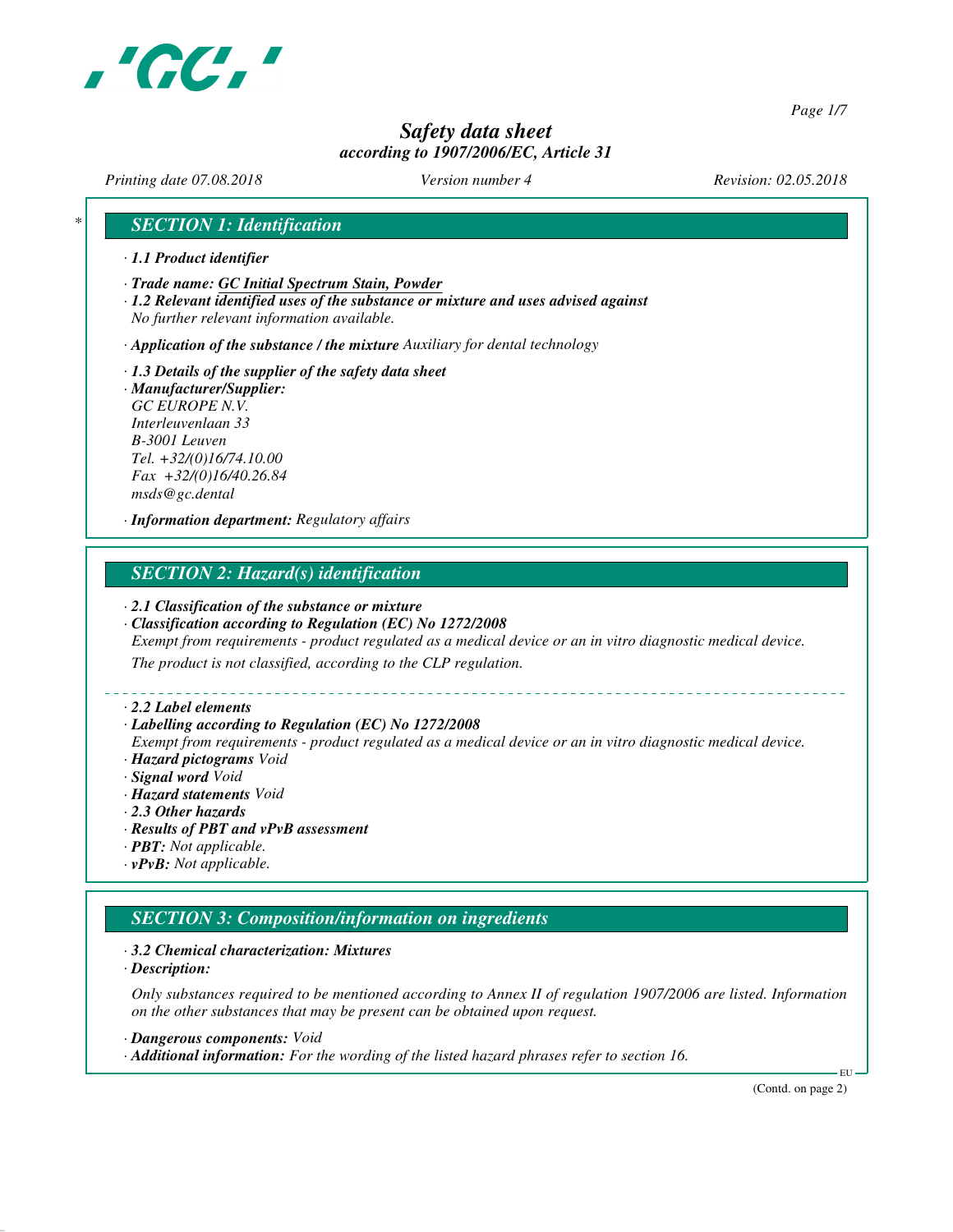*Printing date 07.08.2018 Version number 4 Revision: 02.05.2018*

#### *Trade name: GC Initial Spectrum Stain, Powder*

(Contd. of page 1)

#### *SECTION 4: First-aid measures*

- *· 4.1 Description of first aid measures*
- *· General information:*

*No special measures required.*

*If symptoms persist consult doctor.*

- *· After inhalation: Take affected persons into fresh air and keep quiet.*
- *· After skin contact: Immediately rinse with water.*
- *· After eye contact:*

*Rinse opened eye for several minutes under running water. If symptoms persist, consult a doctor. · After swallowing:*

*Rinse out mouth and then drink plenty of water.*

*If symptoms persist consult doctor.*

- *· 4.2 Most important symptoms and effects, both acute and delayed No further relevant information available.*
- *· 4.3 Indication of any immediate medical attention and special treatment needed*

*No further relevant information available.*

#### *SECTION 5: Fire-fighting measures*

- *· 5.1 Extinguishing media*
- *· Suitable extinguishing agents:*
- *CO2, extinguishing powder or water spray. Fight larger fires with water spray or alcohol resistant foam. Use fire fighting measures that suit the environment.*
- *· For safety reasons unsuitable extinguishing agents: Water with full jet*
- *· 5.2 Special hazards arising from the substance or mixture*
- *Formation of toxic gases is possible during heating or in case of fire.*
- *· 5.3 Advice for firefighters*
- *· Protective equipment: Wear self-contained respiratory protective device.*
- *· Additional information*

*Dispose of fire debris and contaminated fire fighting water in accordance with official regulations.*

#### *SECTION 6: Accidental release measures*

- *· 6.1 Personal precautions, protective equipment and emergency procedures Remove persons from danger area.*
- *· 6.2 Environmental precautions:*

*Do not allow product to reach sewage system or any water course. Do not allow to penetrate the ground/soil.*

- *· 6.3 Methods and material for containment and cleaning up: Pick up mechanically. Dispose of the collected material according to regulations.*
- *· 6.4 Reference to other sections*
- *See Section 7 for information on safe handling.*
- *See Section 8 for information on personal protection equipment.*

*See Section 13 for disposal information.*

# *SECTION 7: Handling and storage*

*· 7.1 Precautions for safe handling*

*Prevent formation of dust.*

*Any deposit of dust which cannot be avoided must be regularly removed.*

(Contd. on page 3)

EU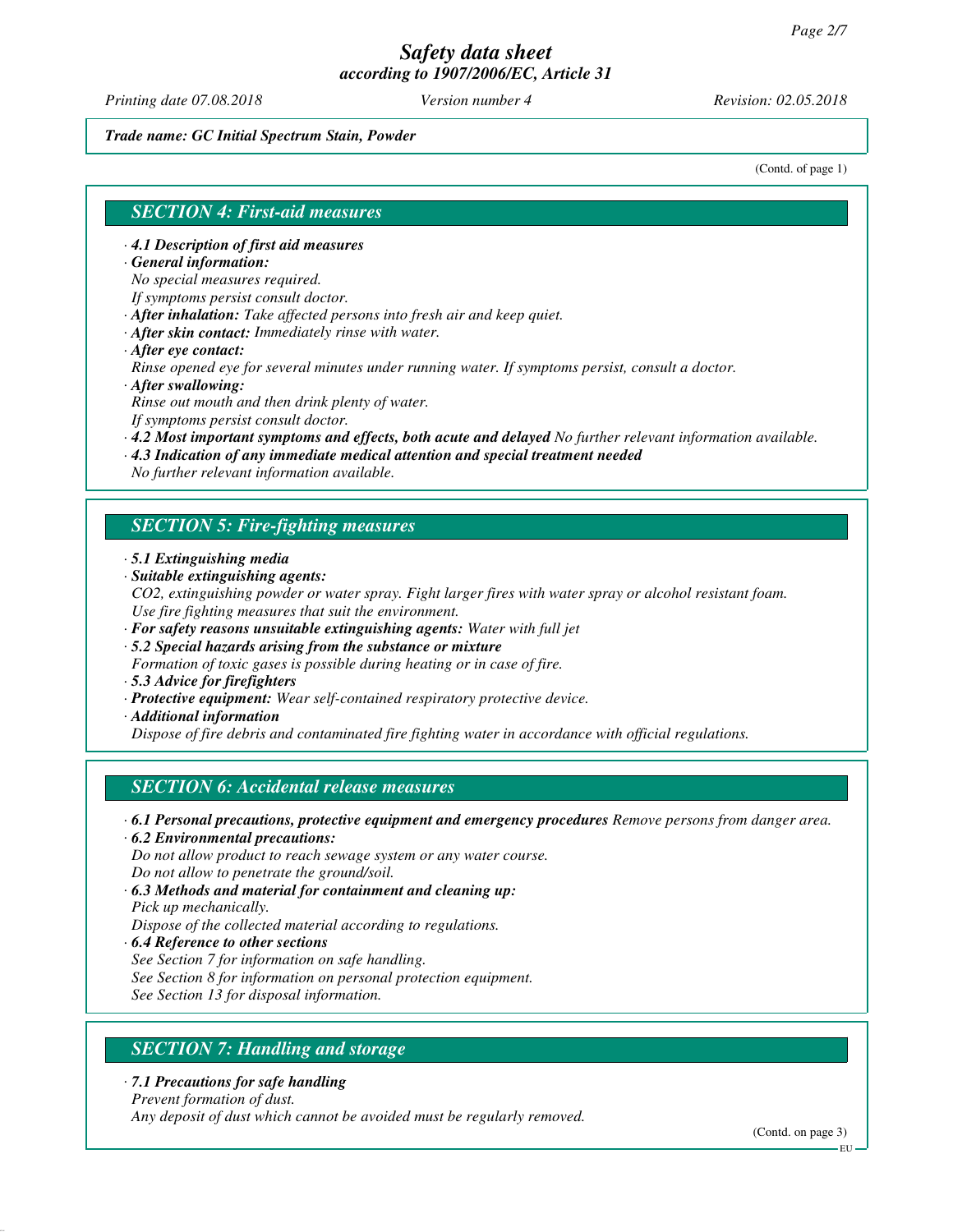*Printing date 07.08.2018 Version number 4 Revision: 02.05.2018*

(Contd. of page 2)

*Trade name: GC Initial Spectrum Stain, Powder*

*· Information about protection against explosions and fires:*

*Dust can combine with air to form an explosive mixture.*

*· 7.2 Conditions for safe storage, including any incompatibilities*

*· Storage:*

*· Requirements to be met by storerooms and receptacles: Store only in unopened original receptacles.*

*· Information about storage in one common storage facility: Store away from foodstuffs.*

*· Further information about storage conditions: None.*

*· 7.3 Specific end use(s) No further relevant information available.*

## *SECTION 8: Exposure controls/personal protection*

*· Additional information about design of technical systems: No further data; see item 7.*

*· 8.1 Control parameters*

*· Components with limit values that require monitoring at the workplace:*

*The product does not contain any relevant quantities of materials with critical values that have to be monitored at the workplace.*

*· Additional information: The lists that were valid during the creation were used as basis.*

*· 8.2 Exposure controls*

*· Personal protective equipment:*

*· General protective and hygienic measures: The usual precautionary measures for handling chemicals should be followed. Do not inhale dust / smoke / mist. Wash hands before breaks and at the end of work.*

*· Breathing equipment: Suitable respiratory protective device recommended.*

*· Protection of hands: Protective gloves*

*· Material of gloves*

*The selection of the suitable gloves does not only depend on the material, but also on further marks of quality and varies from manufacturer to manufacturer. As the product is a preparation of several substances, the resistance of the glove material can not be calculated in advance and has therefore to be checked prior to the application. · Penetration time of glove material*

*The exact break through time has to be found out by the manufacturer of the protective gloves and has to be observed.*

*· Eye protection: Safety glasses*

# *SECTION 9: Physical and chemical properties*

- *· 9.1 Information on basic physical and chemical properties*
- *· General Information*

| $\cdot$ Appearance:                 |                                    |
|-------------------------------------|------------------------------------|
| Form:                               | Solid                              |
| Color:                              | According to product specification |
| $\cdot$ Odor:                       | <i>Characteristic</i>              |
| Odor threshold:                     | Not determined.                    |
| $\cdot$ pH-value:                   | Not applicable.                    |
| $\cdot$ Change in condition         |                                    |
| <b>Melting point/Melting range:</b> | Undetermined.                      |
| <b>Boiling point/Boiling range:</b> | 2.980 $\degree$ C                  |
|                                     | (Contd. on page 4)                 |

 $-$ EU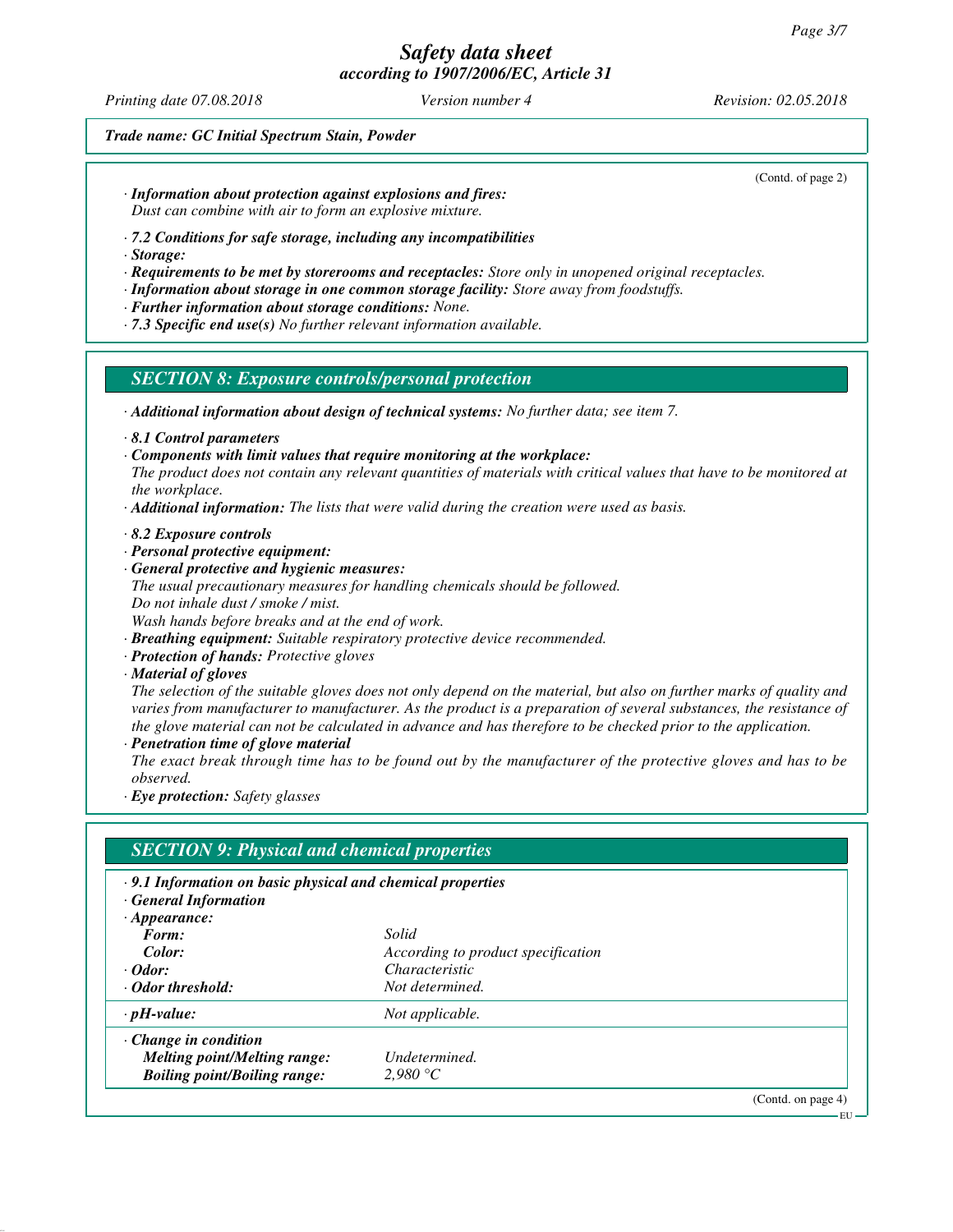*Printing date 07.08.2018 Version number 4 Revision: 02.05.2018*

*Trade name: GC Initial Spectrum Stain, Powder*

|                                                            | (Contd. of page 3)                            |
|------------------------------------------------------------|-----------------------------------------------|
| · Flash point:                                             | Not applicable.                               |
| · Flammability (solid, gaseous):                           | Not determined.                               |
| · Ignition temperature:                                    | Undetermined.                                 |
| $\cdot$ Decomposition temperature:                         | Not determined.                               |
| $\cdot$ Auto igniting:                                     | Product is not selfigniting.                  |
| · Danger of explosion:                                     | Product does not present an explosion hazard. |
| $\cdot$ Explosion limits:                                  |                                               |
| Lower:                                                     | Not determined.                               |
| <b>Upper:</b>                                              | Not determined.                               |
| · Vapor pressure:                                          | Not applicable.                               |
| $\cdot$ Density:                                           | Not determined.                               |
| · Relative density                                         | Not determined.                               |
| · Vapor density                                            | Not applicable.                               |
| $\cdot$ Evaporation rate                                   | Not applicable.                               |
| · Solubility in / Miscibility with                         |                                               |
| Water:                                                     | Insoluble.                                    |
| · Partition coefficient (n-octanol/water): Not determined. |                                               |
| $\cdot$ Viscosity:                                         |                                               |
| Dynamic:                                                   | Not applicable.                               |
| Kinematic:                                                 | Not applicable.                               |
| .9.2 Other information                                     | No further relevant information available.    |

# *SECTION 10: Stability and reactivity*

*· 10.1 Reactivity No further relevant information available.*

*· 10.2 Chemical stability*

*· Thermal decomposition / conditions to be avoided: No decomposition if used according to specifications.*

*· 10.3 Possibility of hazardous reactions No dangerous reactions known.*

*· 10.4 Conditions to avoid No further relevant information available.*

- *· 10.5 Incompatible materials: No further relevant information available.*
- *· 10.6 Hazardous decomposition products: No dangerous decomposition products known.*

# *\* SECTION 11: Toxicological information*

*· 11.1 Information on toxicological effects*

- *· Acute toxicity: Based on available data, the classification criteria are not met.*
- *· LD/LC50 values that are relevant for classification: No further relevant information available.*

*· Primary irritant effect:*

- *· on the skin: Based on available data, the classification criteria are not met.*
- *· on the eye: Based on available data, the classification criteria are not met.*

*· Sensitization: Based on available data, the classification criteria are not met.*

(Contd. on page 5) EU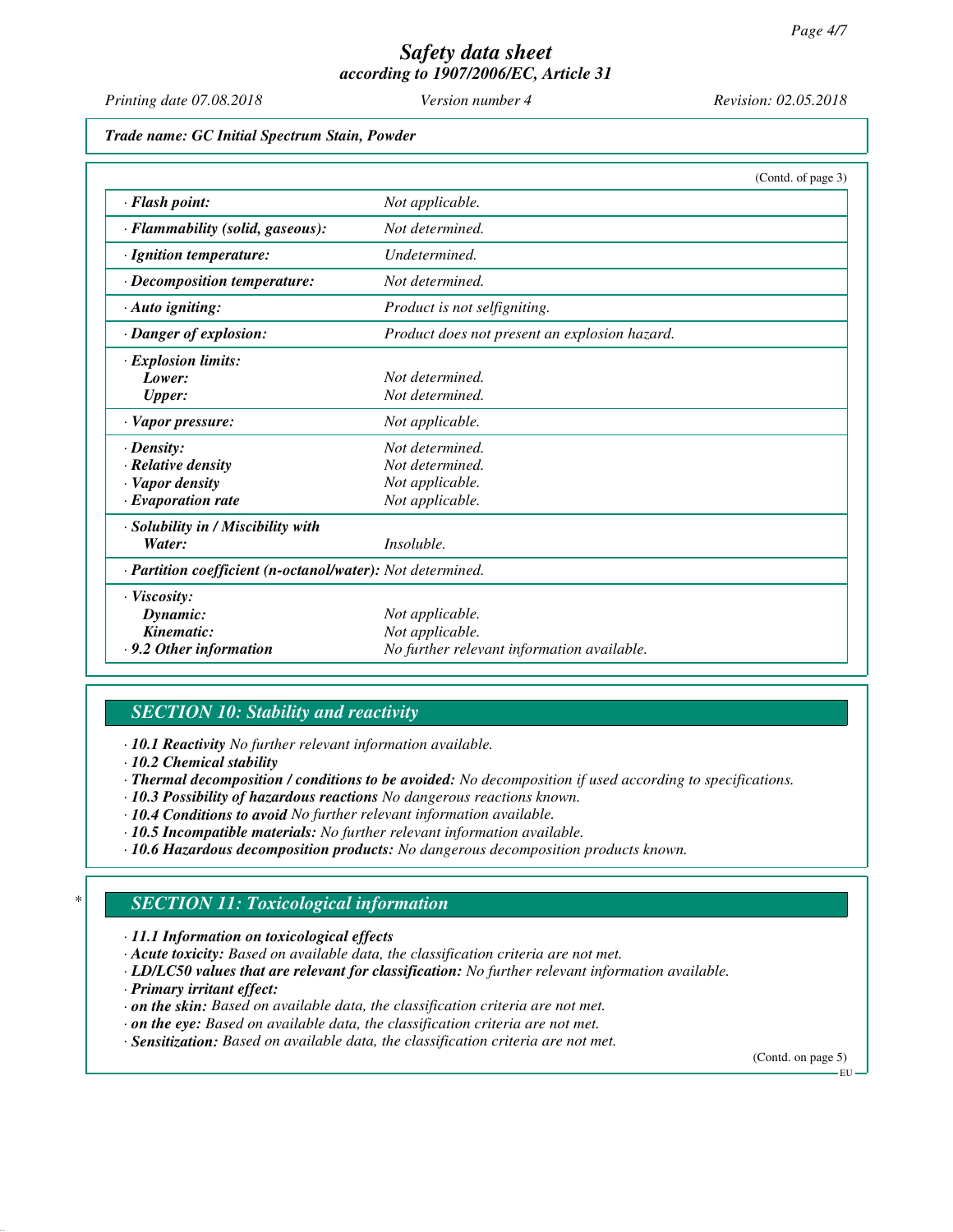*Printing date 07.08.2018 Version number 4 Revision: 02.05.2018*

(Contd. of page 4)

*Trade name: GC Initial Spectrum Stain, Powder*

*· Additional toxicological information:*

*· OSHA-Ca (Occupational Safety & Health Administration)*

*None of the ingredients is listed.*

*· Repeated dose toxicity No further relevant information available.*

*· CMR effects (carcinogenity, mutagenicity and toxicity for reproduction)*

*No further relevant information available.*

*· Germ cell mutagenicity Based on available data, the classification criteria are not met.*

- *· Carcinogenicity Based on available data, the classification criteria are not met.*
- *· Reproductive toxicity Based on available data, the classification criteria are not met.*

*· STOT-single exposure Based on available data, the classification criteria are not met.*

*· STOT-repeated exposure Based on available data, the classification criteria are not met.*

*· Aspiration hazard Based on available data, the classification criteria are not met.*

#### *SECTION 12: Ecological information*

#### *· 12.1 Toxicity*

*· Aquatic toxicity: No further relevant information available.*

- *· 12.2 Persistence and degradability No further relevant information available.*
- *· 12.3 Bioaccumulative potential No further relevant information available.*
- *· 12.4 Mobility in soil No further relevant information available.*
- *· Additional ecological information:*
- *· General notes:*
- *Water hazard class 1 (Self-assessment): slightly hazardous for water*

*Do not allow undiluted product or large quantities of it to reach ground water, water course or sewage system.*

- *· 12.5 Results of PBT and vPvB assessment*
- *· PBT: Not applicable.*
- *· vPvB: Not applicable.*
- *· 12.6 Other adverse effects No further relevant information available.*

#### *SECTION 13: Disposal considerations*

#### *· 13.1 Waste treatment methods*

*· Recommendation:*

*Must not be disposed of together with household garbage. Do not allow product to reach sewage system. Contact waste processors for recycling information.*

|          | $\cdot$ European waste catalogue                                                |  |
|----------|---------------------------------------------------------------------------------|--|
| 18 00 00 | <b>WASTES FROM HUMAN OR ANIMAL HEALTH CARE AND/OR RELATED RESEARCH (except</b>  |  |
|          | kitchen and restaurant wastes not arising from immediate health care)           |  |
| 18 01 00 | wastes from natal care, diagnosis, treatment or prevention of disease in humans |  |
|          | 18 01 06 $*$ chemicals consisting of or containing hazardous substances         |  |

*· Uncleaned packagings:*

*· Recommendation: Disposal must be made according to official regulations.*

(Contd. on page 6)

EU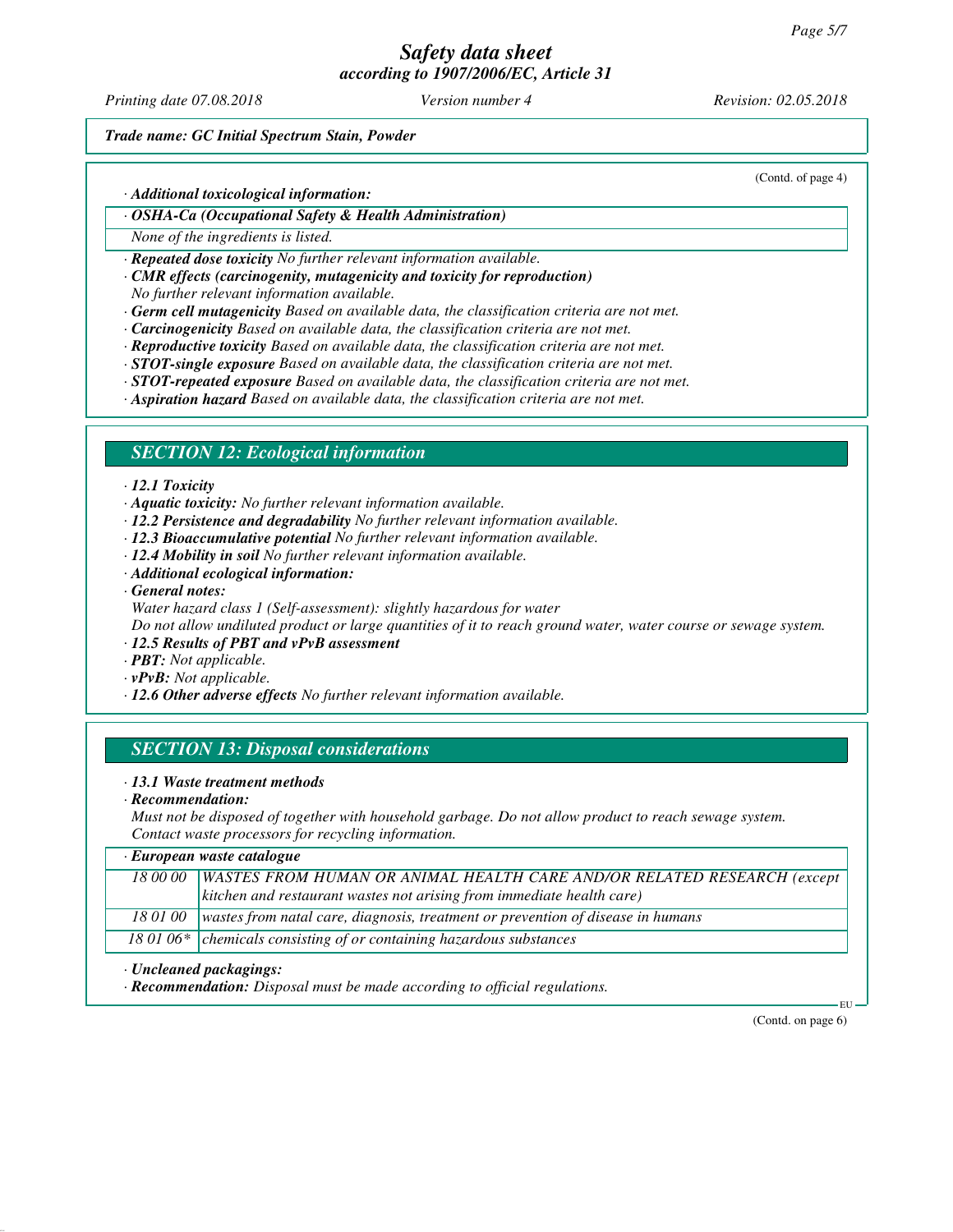*Printing date 07.08.2018 Version number 4 Revision: 02.05.2018*

*Trade name: GC Initial Spectrum Stain, Powder*

(Contd. of page 5)

| <b>SECTION 14: Transport information</b>                                                       |                 |  |
|------------------------------------------------------------------------------------------------|-----------------|--|
| $\cdot$ 14.1 UN-Number<br>· ADR, ADN, IMDG, IATA                                               | not regulated   |  |
| $\cdot$ 14.2 UN proper shipping name<br>· ADR, ADN, IMDG, IATA                                 | not regulated   |  |
| $\cdot$ 14.3 Transport hazard class(es)                                                        |                 |  |
| · ADR, ADN, IMDG, IATA<br>· Class                                                              | not regulated   |  |
| · 14.4 Packing group<br>· ADR, IMDG, IATA                                                      | not regulated   |  |
| $\cdot$ 14.5 Environmental hazards:<br>$\cdot$ Marine pollutant:                               | No              |  |
| $\cdot$ 14.6 Special precautions for user                                                      | Not applicable. |  |
| $\cdot$ 14.7 Transport in bulk according to Annex II of<br><b>MARPOL73/78 and the IBC Code</b> | Not applicable. |  |
| · UN "Model Regulation":                                                                       | not regulated   |  |

#### *SECTION 15: Regulatory information*

*· 15.1 Safety, health and environmental regulations/legislation specific for the substance or mixture · Sara*

*· Section 355 (extremely hazardous substances):*

*None of the ingredient is listed.*

*· Section 313 (Specific toxic chemical listings):*

*None of the ingredients is listed.*

*· Proposition 65*

*· Chemicals known to cause cancer:*

*None of the ingredients is listed.*

*· Chemicals known to cause reproductive toxicity for females:*

*None of the ingredients is listed.*

*· Chemicals known to cause reproductive toxicity for males:*

*None of the ingredients is listed.*

*· Chemicals known to cause developmental toxicity:*

*None of the ingredients is listed.*

*· Carcinogenic categories*

*· EPA (Environmental Protection Agency)*

*None of the ingredients is listed.*

*· TLV (Threshold Limit Value established by ACGIH)*

*None of the ingredients is listed.*

*· MAK (German Maximum Workplace Concentration)*

*None of the ingredients is listed.*

(Contd. on page 7)

**EU**